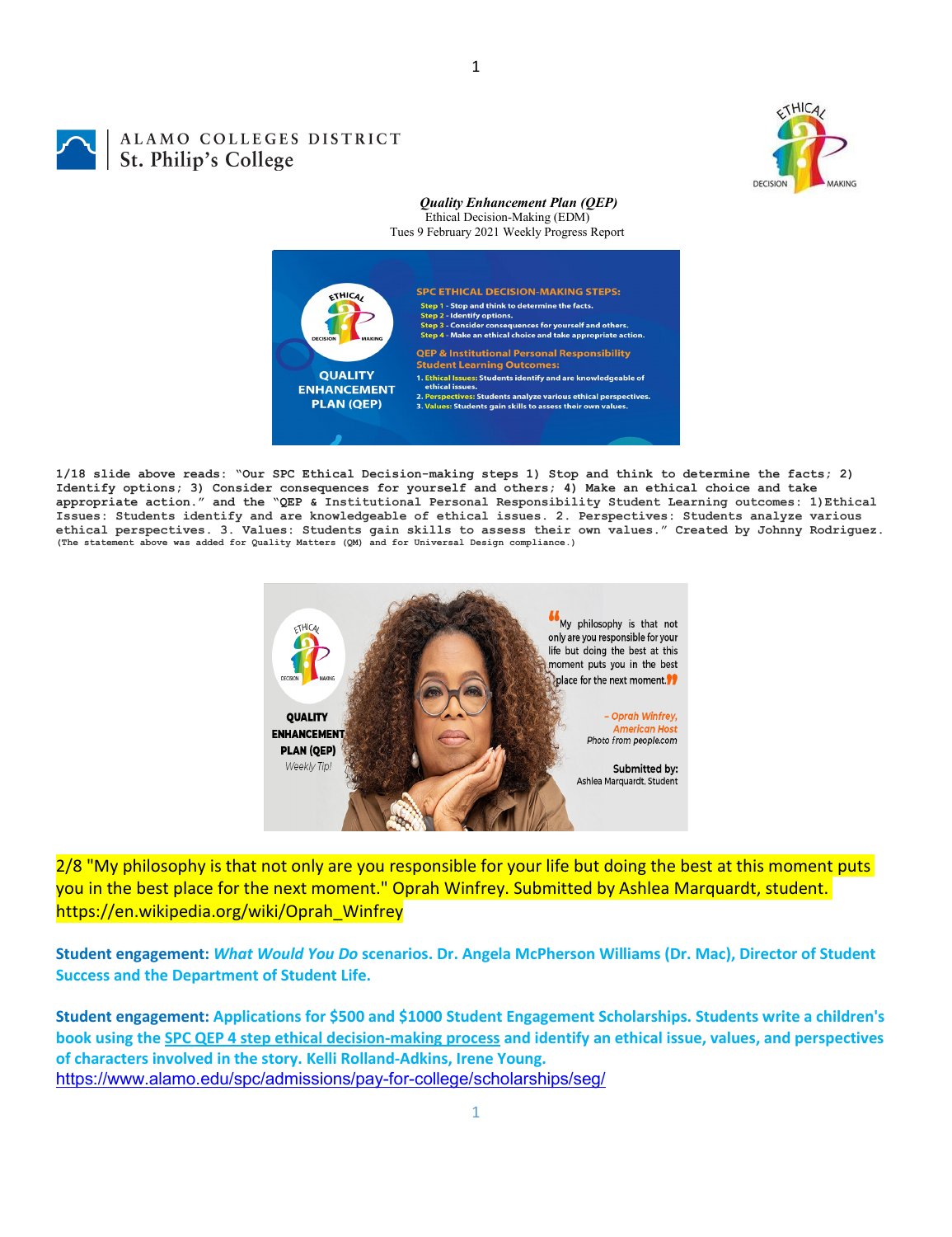## **Faculty and Staff Professional Development**

**Calibration for Assessment of Student Artifacts/assignments: Thursday 4 February, 1 – 5 pm. Assessment of artifacts: Friday 5 February, 8 – 5pm. 32 Faculty Assessors, 7 alternates, and Department Chairs worked in pairs to assess 601 Artifacts from 41 General Education courses. Dr. Melissa Guerrero, Shanna Bradford.**

## **Upcoming Tasks, Events, and Initiatives**

## **Faculty and Staff Professional Development: Best Practices**

**Health Sciences Division: Wednesday 10 February, 3:30 pm. AS&T Division, SW Campus: Thursday 25 February, 3 pm.**

#### **Community Awareness: Advisory Board and Student Orientations (three)**

**Physical Therapist Assistant Advisory: Tuesday 16 March, 12 pm. Tunetha Parchem. Early Childhood and Family Sciences Program Student Orientation (Flex 2): Wednesday 24 March, 6 pm. Amy Huebner, BA, M.Ed.; Vlasta Jurkovic, MA, Clinical coordinator. Respiratory Therapy Advisory: Friday 30 April, 12 pm. Christa Mitchell.**

**Assessments: Online QEP 1) constituent; and 2) event surveys created. Dr. Melissa Guerrero, Director of Institutional Research. 25 and 17 respondents.** <https://survey.alamo.edu/Survey.aspx?s=439c10d5fbe14e7cafe541f73aba507b>

#### **2019 Assessment overview: Personal & Social Responsibility Inventory II**

**PSRI II, post-Test: M 11/9-F 12/11. M 11/17: 339 surveys completed. Due to fully Remote semester, 2020 PSRI-II began 7 days earlier than in 2019, so this year's PSRI-II will be open 7 days longer than in 2019.**

#### **Overview of PSRI-I Assessments: 2019 and 2020**

**2020: F 8/21-F 10/2: M 8/31: 460; F 9/11: 642; R 9/17: 705; R 9/24: 798; M 9/28: 857; F 10/2: 928 surveys completed; due to fully remote semester extended to Fri 10/2 (14 days). 2019: F 8/23-F 9/20; 1157 surveys completed. Note: 2019 had 229 more surveys completed than in 2020; 2020 was our first fully remote semester. Publicity: Emails sent directly to students regarding PSRI-I and -II surveys; TigerPRESS also announces PSRI-I and \_II; PSRI-I poster. Liz Castillo, Johnny Rodriguez, Alexa Saavedra, Larry Lopez.** 

**Archives for Weekly Progress; Mid-Year; and Annual Reports, 2016 January to Present**

<https://www.alamo.edu/spc/about-spc/strategic-plan/quality-enhancement-plan-qep/about-qep/>

SPC updates:<https://www.alamo.edu/spc/>| SPC Mission, vision, and values [https://www.alamo.edu/spc/about-spc/strategic](https://www.alamo.edu/spc/about-spc/strategic-plan/mission-vision-and-valuesstrategic-plan/)[plan/mission-vision-and-valuesstrategic-plan/](https://www.alamo.edu/spc/about-spc/strategic-plan/mission-vision-and-valuesstrategic-plan/)

QEP homepage[: https://www.alamo.edu/spc/qep](https://www.alamo.edu/spc/qep) | All sessions conducted via Zoom

Upcoming quotes: 2/15 The moment anyone tries to demean or degrade you in any way, you have to know how great you are. Nobody would bother to beat you down if you were not a threat." — Cicely at BET's "Black Girls Rock!" awards in 2015 Submitted by